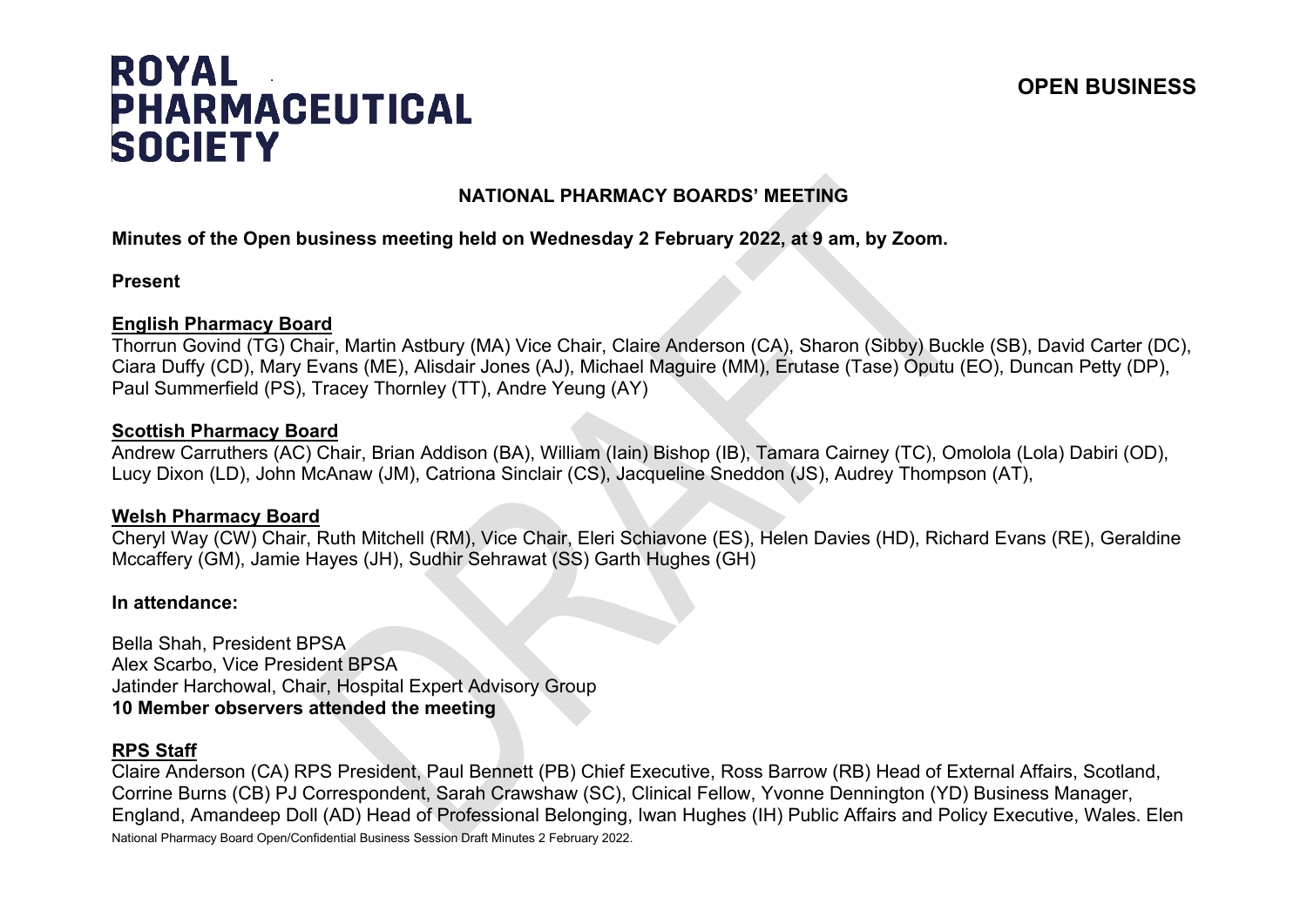Jones (EJ) Director for Wales, Jonathan Lloyd Jones (JLJ) Policy and Engagement Lead, Wales; John Lunny (JL), Public Affairs Lead, England, Clare Morrison (CM), Director for Scotland, Carolyn Rattray (CR) Business Manager, Scotland, Ravi Sharma (RS) Director for England, Wing Tang (WT) Head of Support, Rachael Taylor (RTay), Support Officer, Robbie Turner (RT) (Director of Pharmacy and Member Experience, Cath Ward (CW), Business Manager, Wales, Laura Wilson (LW), Practice and Policy Lead, Scotland, Heidi Wright (HW), Practice and Policy Lead, England.

| Chair: Thorrun Govind (TG), Chair, English Pharmacy Board (EPB). Led by: Chair, EPB<br>Paul Bennett (PB), Chief Executive, provided the initial welcome to Board Members (BMs),<br>observers and staff. PB then introduced the RPS President, Claire Anderson (CA). CA added<br>her warm welcome to everybody to the meeting. CA noted that it is LGBTQI+ History Month.<br>LGBTQIA+ was established in 2005; it celebrates diversity, raises awareness and combats<br>prejudice in education. This year's campaign celebrates politics and art; it is inspired by a<br>Martin Luther King quote: "the arc of the moral universe is long but it bends towards justice".<br>RPS will be acknowledging LGBTQIA+ History Month by holding an ABCD meeting on Tues<br>8 February.<br>22/02/02.<br><b>Apologies</b><br>Chair: EPB, Led by: Chair, EPB<br>SPB: Kathleen Cowle (KC); John McAnaw (JMcA) | 22/02/01. | Welcome and address from CEO/President          |  |
|--------------------------------------------------------------------------------------------------------------------------------------------------------------------------------------------------------------------------------------------------------------------------------------------------------------------------------------------------------------------------------------------------------------------------------------------------------------------------------------------------------------------------------------------------------------------------------------------------------------------------------------------------------------------------------------------------------------------------------------------------------------------------------------------------------------------------------------------------------------------------------------------------|-----------|-------------------------------------------------|--|
|                                                                                                                                                                                                                                                                                                                                                                                                                                                                                                                                                                                                                                                                                                                                                                                                                                                                                                  |           |                                                 |  |
|                                                                                                                                                                                                                                                                                                                                                                                                                                                                                                                                                                                                                                                                                                                                                                                                                                                                                                  |           |                                                 |  |
|                                                                                                                                                                                                                                                                                                                                                                                                                                                                                                                                                                                                                                                                                                                                                                                                                                                                                                  |           |                                                 |  |
|                                                                                                                                                                                                                                                                                                                                                                                                                                                                                                                                                                                                                                                                                                                                                                                                                                                                                                  |           |                                                 |  |
|                                                                                                                                                                                                                                                                                                                                                                                                                                                                                                                                                                                                                                                                                                                                                                                                                                                                                                  |           |                                                 |  |
|                                                                                                                                                                                                                                                                                                                                                                                                                                                                                                                                                                                                                                                                                                                                                                                                                                                                                                  |           | <b>WPB:</b> Elly Thomas (ET), Dylan Jones (DJ). |  |
|                                                                                                                                                                                                                                                                                                                                                                                                                                                                                                                                                                                                                                                                                                                                                                                                                                                                                                  |           |                                                 |  |
| 22/02/03a.<br>Declarations of interest (Papers: 22.02/EPB/03a, 22.02/SPB/03a and 22.02/WPB/03a).                                                                                                                                                                                                                                                                                                                                                                                                                                                                                                                                                                                                                                                                                                                                                                                                 |           |                                                 |  |
| Chair: EPB, Led by: Chair, EPB                                                                                                                                                                                                                                                                                                                                                                                                                                                                                                                                                                                                                                                                                                                                                                                                                                                                   |           |                                                 |  |
| <b>YD</b><br>Sharon (Sibby) Buckle (EPB) - remove: reference to father; add: works for the LPC                                                                                                                                                                                                                                                                                                                                                                                                                                                                                                                                                                                                                                                                                                                                                                                                   |           |                                                 |  |
| two days a week as the CPCS Implementation and Programme Lead                                                                                                                                                                                                                                                                                                                                                                                                                                                                                                                                                                                                                                                                                                                                                                                                                                    |           |                                                 |  |
| <b>CW</b><br>Helen Davies (WPB) - add: member of Unite the union/Guild of Healthcare                                                                                                                                                                                                                                                                                                                                                                                                                                                                                                                                                                                                                                                                                                                                                                                                             |           |                                                 |  |
| <b>Pharmacists</b><br><b>CW</b>                                                                                                                                                                                                                                                                                                                                                                                                                                                                                                                                                                                                                                                                                                                                                                                                                                                                  |           |                                                 |  |
| Eleri Schiavone (WPB) - add: All Wales Medicines Strategy Group, Member of All<br>Wales Medicines Strategy Group Steering Committee, Member of the WPB                                                                                                                                                                                                                                                                                                                                                                                                                                                                                                                                                                                                                                                                                                                                           |           |                                                 |  |

National Pharmacy Board Open/Confidential Business Session Draft Minutes 22 February 2022 Page 2 of 14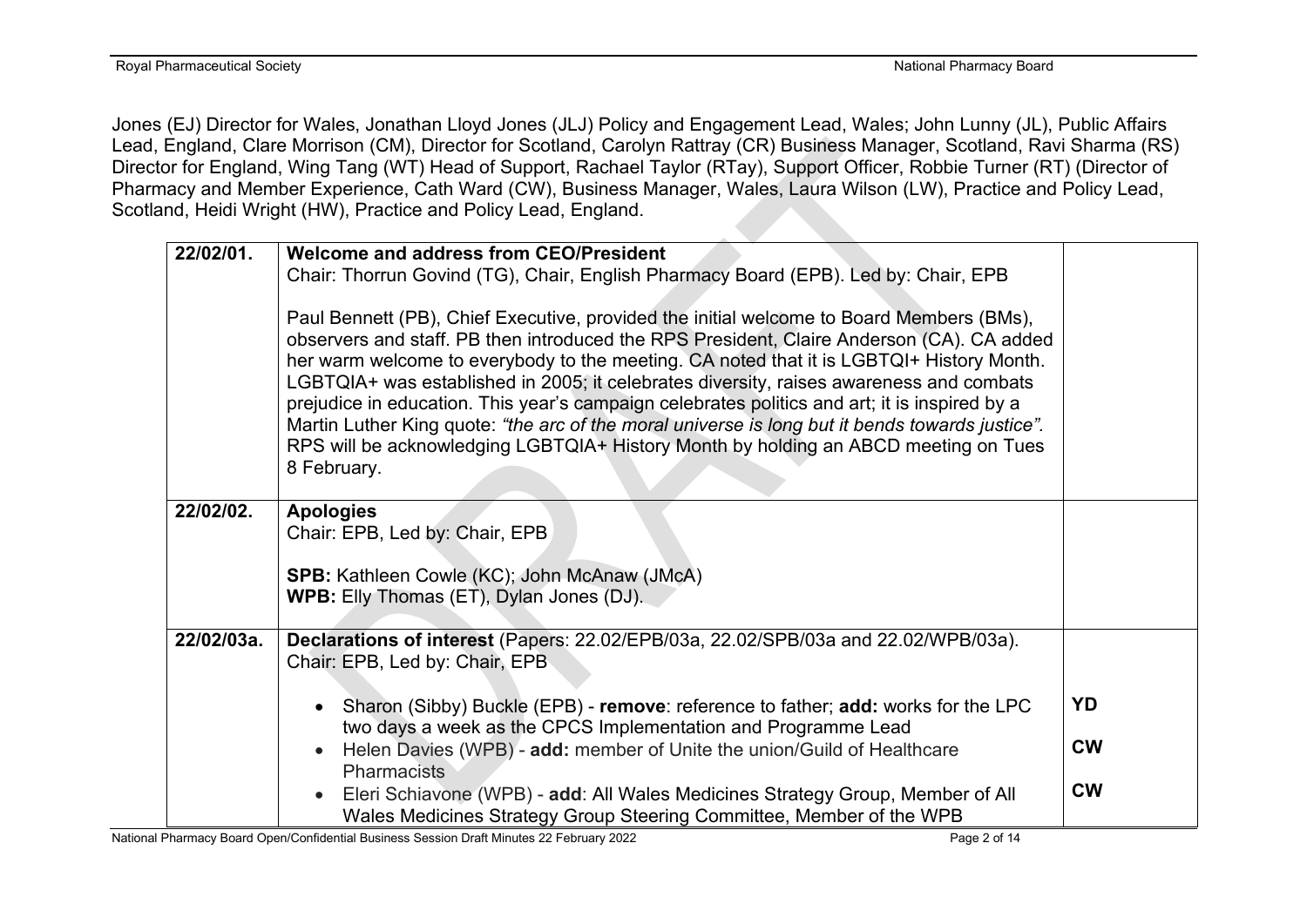|            | There were no other declarations of interest.                                                                                                                       |  |
|------------|---------------------------------------------------------------------------------------------------------------------------------------------------------------------|--|
|            | <b>Action 22.02.01:</b> CW and YD to update decs of interest for their respective countries.                                                                        |  |
| 22/02/03b. | Powers, Duties and Functions of the National Pharmacy Boards (Paper:<br>22.02/NPB/03b)<br>Chair: EPB Led by: Chair, EPB                                             |  |
|            | The National Pharmacy Boards                                                                                                                                        |  |
|            | noted                                                                                                                                                               |  |
|            | The item: Powers, Duties and Functions of the National Pharmacy Boards (Paper:<br>22.02/NPB/03b).                                                                   |  |
| 22/02/04.  | Minutes of the National Pharmacy Boards' (NPB) Joint Formal Business meeting, held<br>on 23 September 2021. (Paper: 22.02/NPB/04)<br>Chair: EPB, Led by: Chair, EPB |  |
|            | The National Pharmacy Board (NPB)                                                                                                                                   |  |
|            | accepted as a true and accurate record                                                                                                                              |  |
|            | the minutes of the formal NPB meeting held on 23 September 2021.                                                                                                    |  |
|            | <b>Approved by: David Carter (EPB).</b><br><b>Seconded by: lain Bishop (SPB).</b>                                                                                   |  |
| 22/02/05.  | <b>Matters arising</b><br>Chair: EPB, Led by: Chair, EPB                                                                                                            |  |
|            | There were no matters arising.                                                                                                                                      |  |

National Pharmacy Board Open/Confidential Business Session Draft Minutes 22 February 2022 Page 3 of 14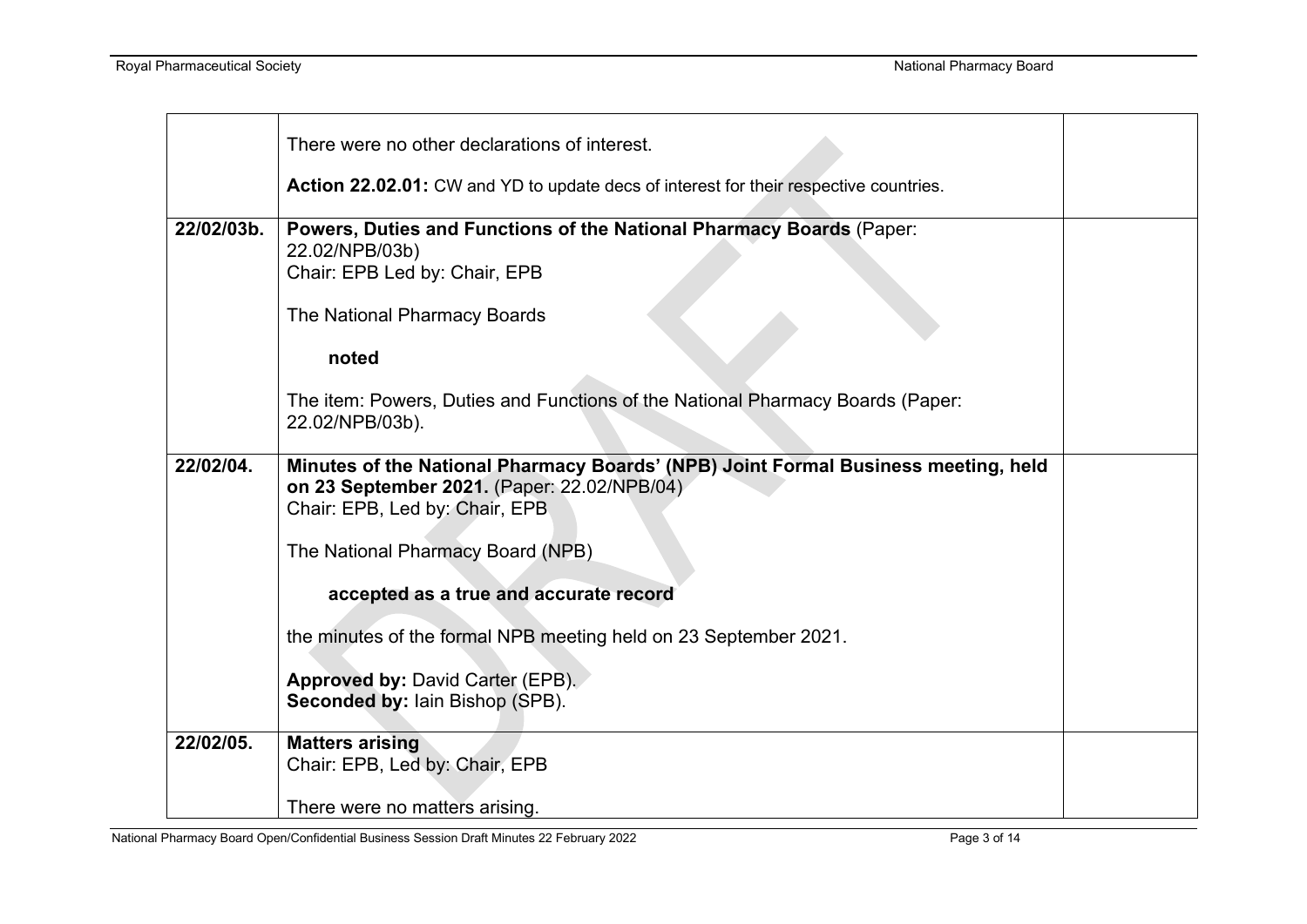| 22/02/06.  | Standing orders - voting (Paper: 22.06/NPB/06)<br>Chair: EPB, Led by: Robbie Turner, Director, PMEX                                                                                                                                                                                                                                                                                                                                                                                                                                               |  |
|------------|---------------------------------------------------------------------------------------------------------------------------------------------------------------------------------------------------------------------------------------------------------------------------------------------------------------------------------------------------------------------------------------------------------------------------------------------------------------------------------------------------------------------------------------------------|--|
|            | The National Pharmacy Boards                                                                                                                                                                                                                                                                                                                                                                                                                                                                                                                      |  |
|            | agreed                                                                                                                                                                                                                                                                                                                                                                                                                                                                                                                                            |  |
|            | the proposal to change the current standing order for the National Pharmacy Boards to align<br>with the amendment to the Standing Orders for the Assembly. Amendment, as noted below:                                                                                                                                                                                                                                                                                                                                                             |  |
|            | '12.3 If a vote is necessary to resolve a debate it shall be determined by a simple majority of<br>votes cast. Names of members of the National Pharmacy Board voting for and against a<br>recommendation or resolution and those abstaining from voting will be recorded'.                                                                                                                                                                                                                                                                       |  |
|            | <b>Advancing professional practice</b>                                                                                                                                                                                                                                                                                                                                                                                                                                                                                                            |  |
| 22/02/07a. | <b>Vision work</b><br>Chair: Andrew Carruthers (AC), Chair, Scottish Pharmacy Board (SPB), Led by: Country<br><b>Directors</b>                                                                                                                                                                                                                                                                                                                                                                                                                    |  |
|            | The Directors for England, Scotland and Wales provided verbal updates on the RPS<br>pharmacy visions in their respective countries.                                                                                                                                                                                                                                                                                                                                                                                                               |  |
|            | Wales:<br>Elen Jones (EJ), Director for Wales, updated Board members on the progress and updated<br>plans for the Vision for Pharmacy work, since the original report Pharmacy: Delivering a<br>Healthier Wales was published in 2019; RPS led on the Vision but worked closely with<br>members of the Welsh Pharmaceutical Committee and other stakeholders ensuring the<br>buy-in from the whole pharmacy family; engagement with so many stakeholders has<br>allowed the vision to be driven forward. The report is made up of four key areas: |  |
|            | Enhancing patient experience<br>$\bullet$                                                                                                                                                                                                                                                                                                                                                                                                                                                                                                         |  |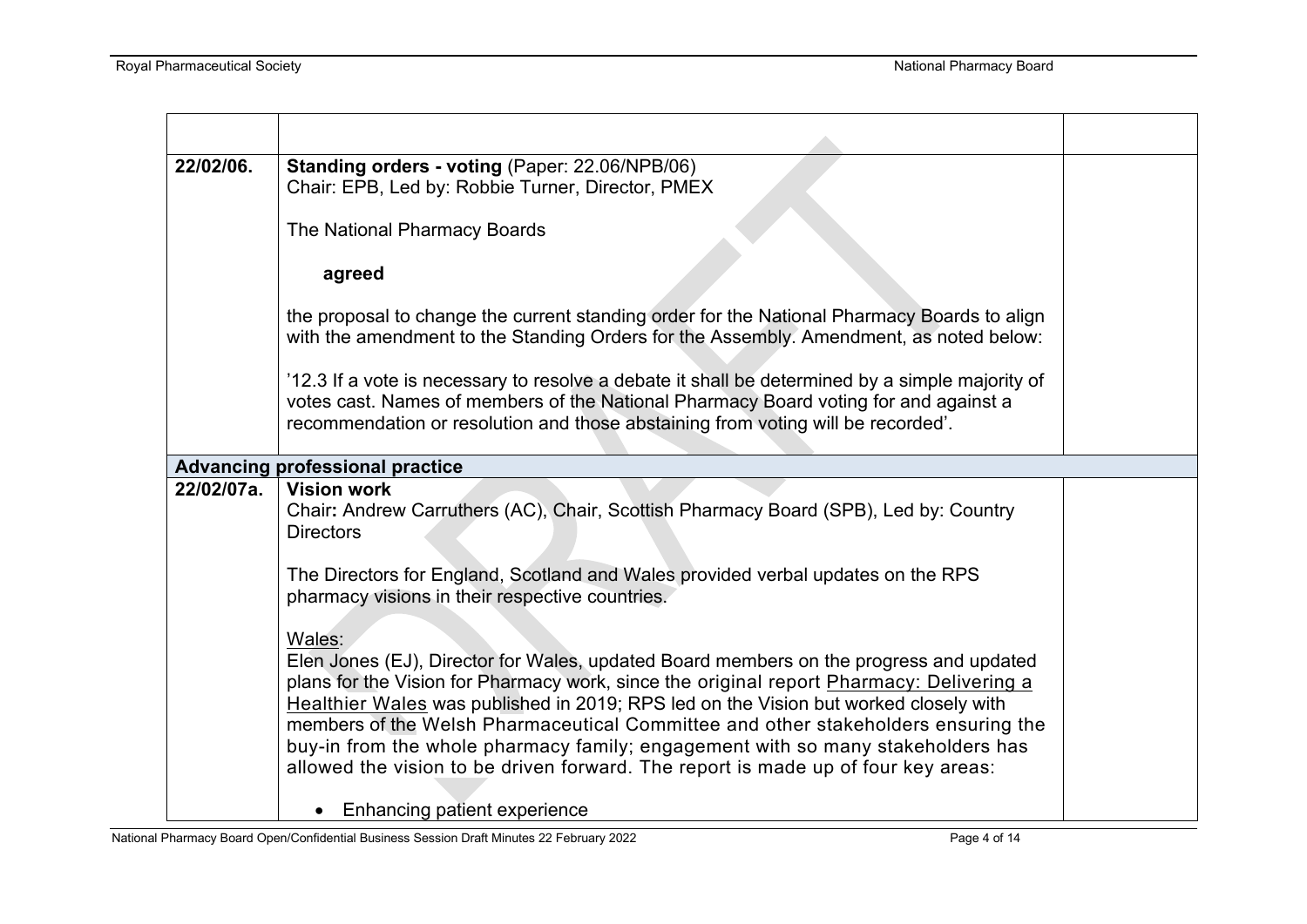| Developing the pharmacy workforce                                                            |  |
|----------------------------------------------------------------------------------------------|--|
| Seamless pharmaceutical care                                                                 |  |
| Harnessing innovation and technology                                                         |  |
|                                                                                              |  |
| The overarching direction of travel is to ensure that care in Wales is enhanced and focussed |  |
| on the patient.                                                                              |  |
|                                                                                              |  |
| The vision is to be achieved by 2030 but, at the time that the report was published, interim |  |
| goals were set for 2022; these are being reviewed. Welsh Government has set up a Delivery    |  |
| Board of practitioners and organisations to ensure that goals are achieved; a number of WPB  |  |
| members sit on the Board.                                                                    |  |
|                                                                                              |  |
| The setting up of a Delivery Board in Wales has ensure that the Welsh Vision continues to    |  |
| gain traction. A Welsh Pharmacy Partnership has also been established which brings           |  |
| together key stakeholders, e.g. Community Pharmacy Wales (CPW) and reports on a              |  |
| monthly basis.                                                                               |  |
|                                                                                              |  |
| RPS has been asked to lead the next set of goal development, setting the steppingstones for  |  |
| the 2025 goals; as part of this, RPS in Wales will lead another extensive engagement plan,   |  |
| with focus groups for pharmacists, pharmacy technicians and engaging with patient groups,    |  |
| the 3 <sup>rd</sup> sector and other professional bodies.                                    |  |
|                                                                                              |  |
| Core 2025 goals will be set in May and consulted on. The vision will be launched in          |  |
| September with an accompanying website which is in development.                              |  |
|                                                                                              |  |
| Scotland:                                                                                    |  |
| Clare Morrison (CM), Director for Scotland, announced that the Pharmacy 2030 Vision for      |  |
| Scotland would be launched during Scottish business today (2 February); Two documents,       |  |
| the full Vision and an executive summary can be found at:                                    |  |
| https://www.rpharms.com/pharmacy2030. The vision has taken nearly a year to produce and      |  |
| has involved pharmacy teams across all settings who have been involved in focus groups       |  |
| and consultations It was developed in partnership with the National Pharmacy Technician      |  |
| Group Scotland with a focus on person-centred holistic care. The Vision is split into 2      |  |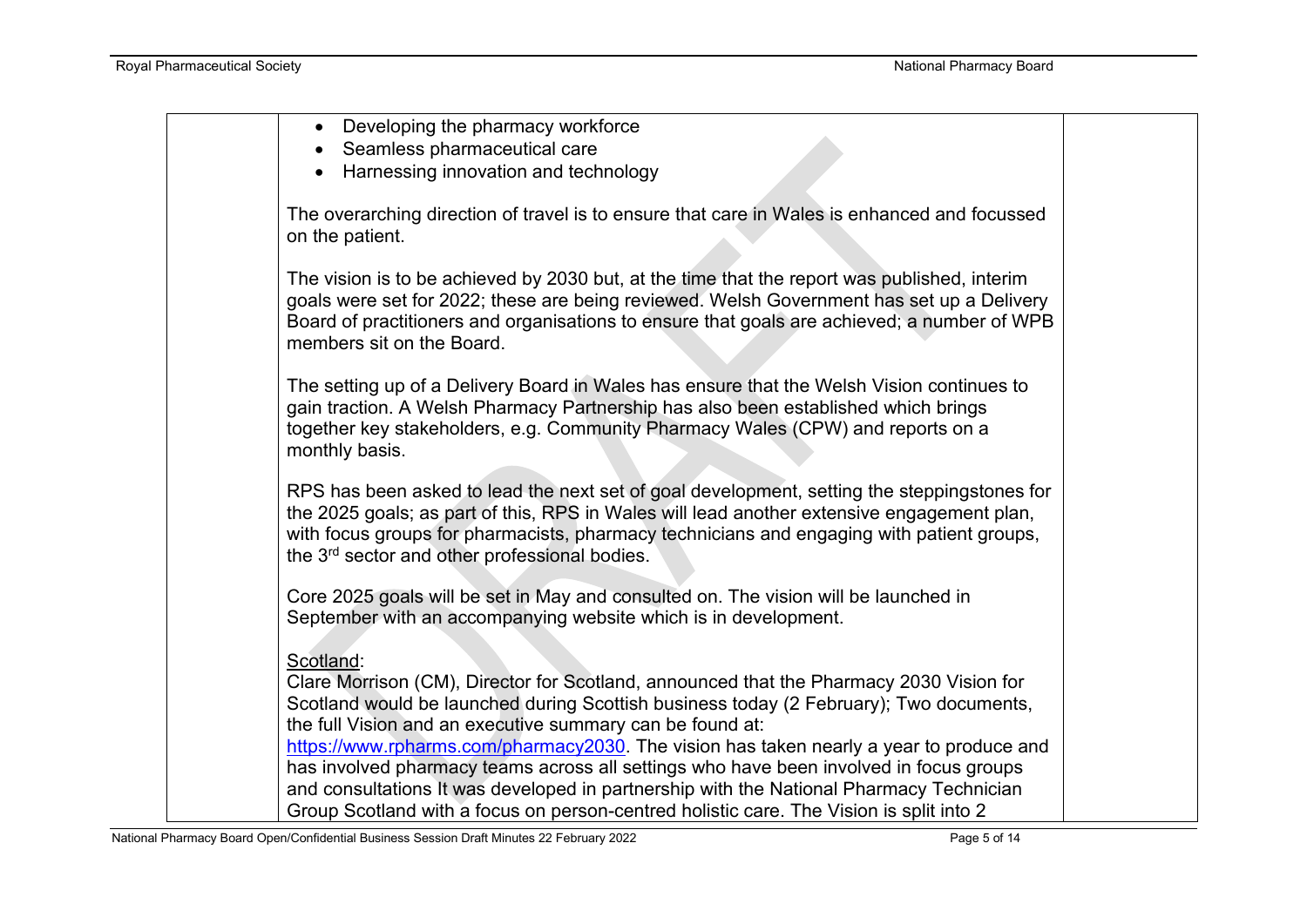| sections; the first being about professional roles in pharmacy and the second being about<br>underpinning infrastructure in order to achieve the Vision.                                                                                                                                                                                                                                                                                                                                                                                                                                    |  |
|---------------------------------------------------------------------------------------------------------------------------------------------------------------------------------------------------------------------------------------------------------------------------------------------------------------------------------------------------------------------------------------------------------------------------------------------------------------------------------------------------------------------------------------------------------------------------------------------|--|
| The matter of traction will be considered at the launch of the Scottish Vision. The launch will<br>be the 'start of making the Vision a reality'. Also, it will be responsibility of all BMs to ensure<br>that the visions gain traction in their respective countries.                                                                                                                                                                                                                                                                                                                     |  |
| It was confirmed that other healthcare professions had been consulted including royal<br>colleges, patient groups (including the Alliance in Scotland), health and care and 3rd sector<br>organisations.                                                                                                                                                                                                                                                                                                                                                                                    |  |
| CM concluded by thanking everyone who had been involved in the development of the<br>Vision.                                                                                                                                                                                                                                                                                                                                                                                                                                                                                                |  |
| England:<br>Ravi Sharma (RS), Director for England, provided a brief verbal update.                                                                                                                                                                                                                                                                                                                                                                                                                                                                                                         |  |
| The EPB requested the team at September's Board Meeting to explore the possibility for RPS<br>to lead a professional vision for pharmacy in England working in collaboration with members,<br>the profession, pharmacy organisations, healthcare stakeholders and patients.                                                                                                                                                                                                                                                                                                                 |  |
| This is particularly important time in England with Government and NHS England/Improvement<br>rebuilding healthcare services and the NHS beyond COVID19 pandemic, emergence of a 'new<br>breed' of pharmacist prescribers from 2026, NHS in England reforms and maturity of Integrated<br>Care Systems, a focus on personalised care and ensuring that people get the best use from<br>their medicines along with an unprecedented era of economic, demographic, and technological<br>changes. All of which present challenges and opportunities for the pharmacy profession in<br>England. |  |
| The plans in relation to any RPS England vision work are in their initial stages and subject to<br>further discussions and engagement, we hope to progress this during 2022.                                                                                                                                                                                                                                                                                                                                                                                                                |  |
|                                                                                                                                                                                                                                                                                                                                                                                                                                                                                                                                                                                             |  |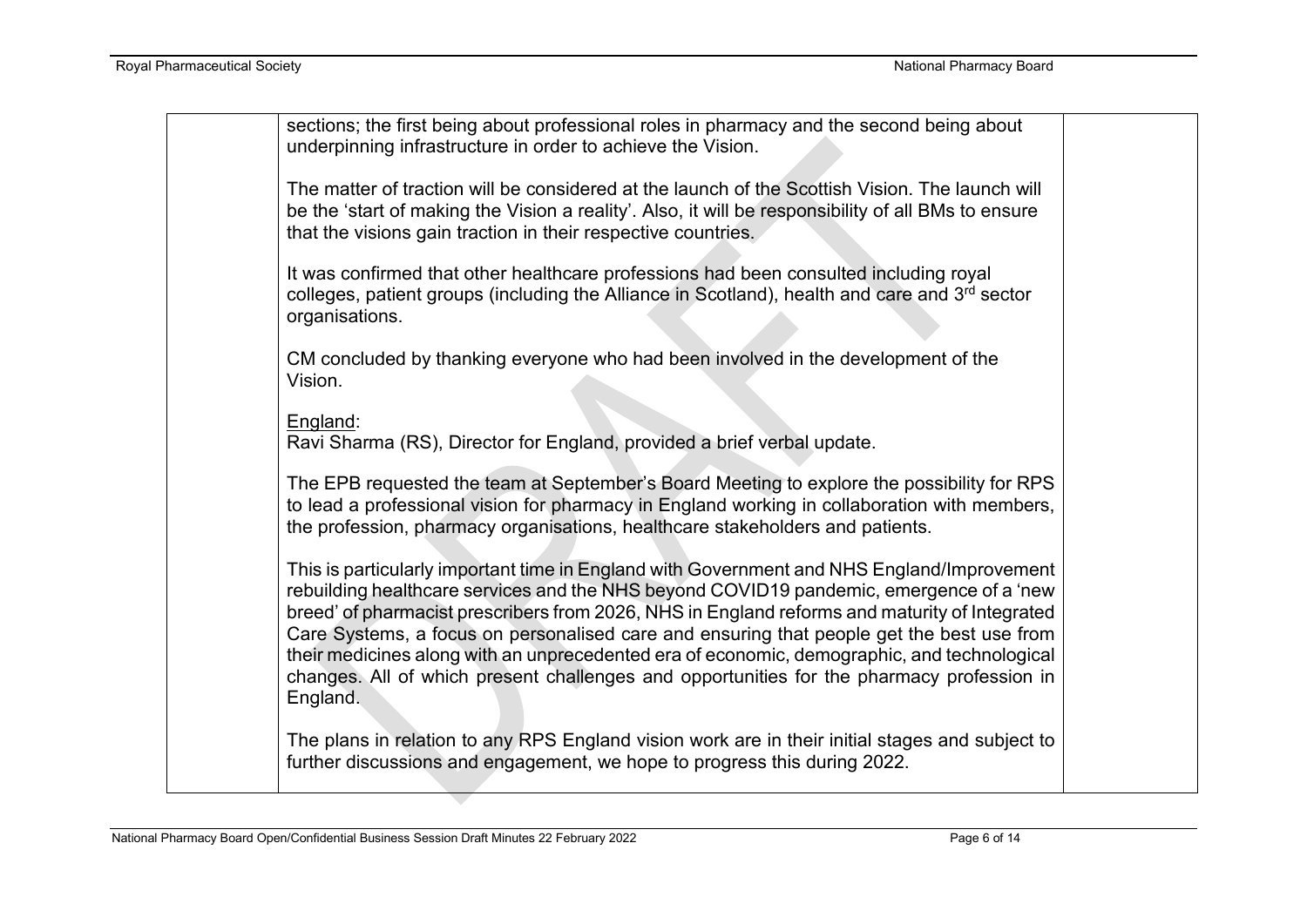|            | Common threads will work though all three visions and it will be crucial that learnings are<br>taken from each and that duplication of effort is avoided. Milestones will be used to measure<br>progress towards 2030. EJ noted that the Welsh Pharmacy Contract is closely aligned to the<br>Welsh Vision and reflects that, for the Vision to really work, it has to be adopted by and<br>aligned to the whole pharmacy family including all stakeholders. CM noted that each Vision<br>needs to reflect the needs of each country's devolved services but that they should be<br>aligned across GB: 'there should be the same solid spine'.<br>The National Pharmacy Boards |  |
|------------|--------------------------------------------------------------------------------------------------------------------------------------------------------------------------------------------------------------------------------------------------------------------------------------------------------------------------------------------------------------------------------------------------------------------------------------------------------------------------------------------------------------------------------------------------------------------------------------------------------------------------------------------------------------------------------|--|
|            | noted                                                                                                                                                                                                                                                                                                                                                                                                                                                                                                                                                                                                                                                                          |  |
|            | the visions for pharmacy across all three countries.                                                                                                                                                                                                                                                                                                                                                                                                                                                                                                                                                                                                                           |  |
| 22/02/07b. | Pharmacogenomics (Paper: 22.02/NPB/07b)<br>Chair: SPB, Led by: Ravi Sharma, Director for England and Sophie Harding,<br><b>Pharmacogenomics Lead</b>                                                                                                                                                                                                                                                                                                                                                                                                                                                                                                                           |  |
|            | RS noted that Sophie Harding, Pharmacogenomics Lead, was unable to attend the meeting<br>and that he would provide the update on pharmacogenomics.                                                                                                                                                                                                                                                                                                                                                                                                                                                                                                                             |  |
|            | Following the discussion at the September 2021 Board meeting regarding genomics and<br>personalised medicines, the NPBs recommended that the RPS team focus on pharmaco-<br>genomics, raising awareness and supporting RPS members in this area. The paper outlines<br>the project plan for 2022.                                                                                                                                                                                                                                                                                                                                                                              |  |
|            | BMs were asked to review and agree objectives for the RPS Pharmacogenomics Project for<br>2022.                                                                                                                                                                                                                                                                                                                                                                                                                                                                                                                                                                                |  |
|            | In response to the questions posed in paper: 22.02/NPB/07b:                                                                                                                                                                                                                                                                                                                                                                                                                                                                                                                                                                                                                    |  |
|            | 1. To review and consider the proposed project objectives                                                                                                                                                                                                                                                                                                                                                                                                                                                                                                                                                                                                                      |  |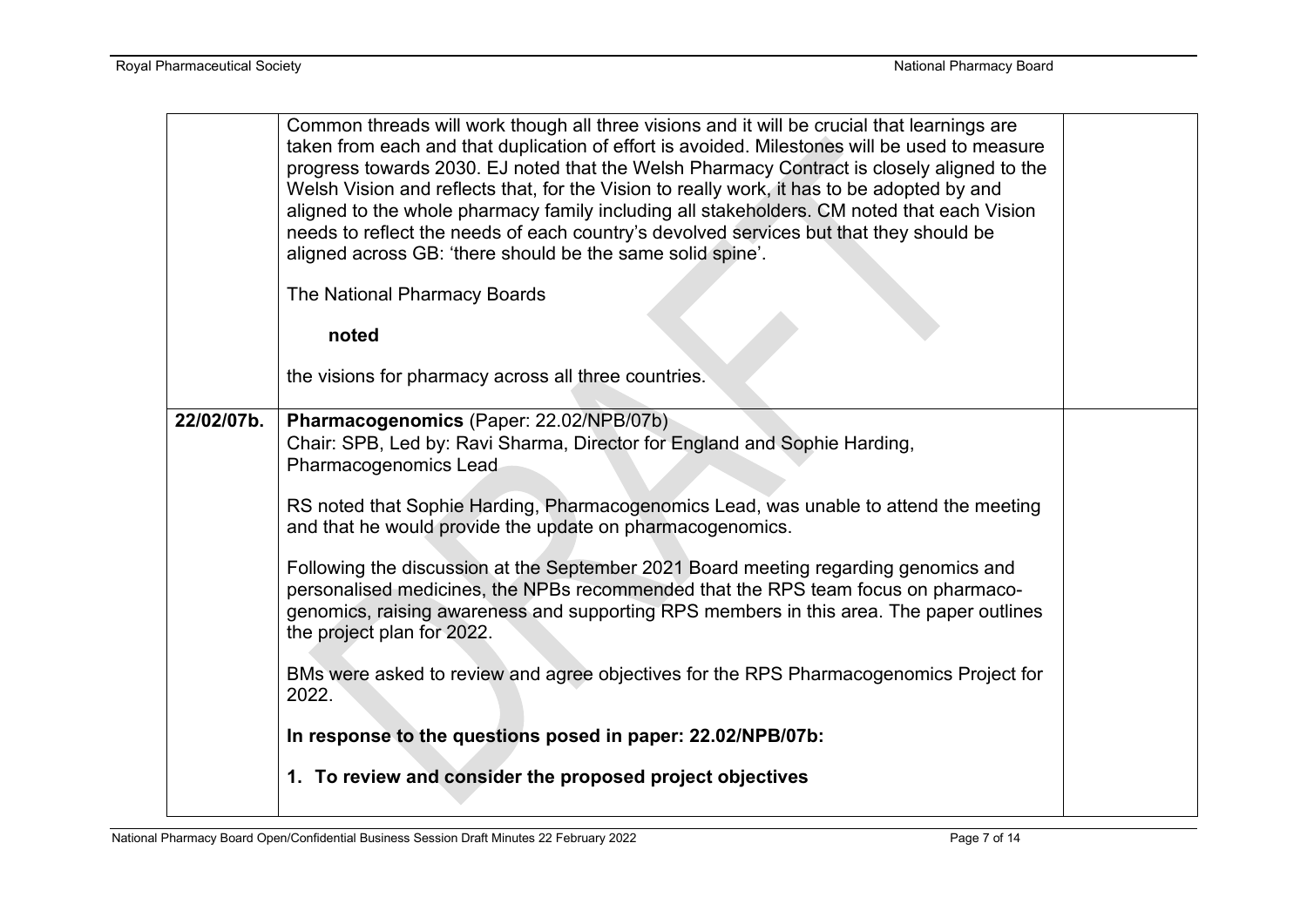| a. Are the proposed objectives the ambitions board members would like for<br>RPS in pharmacogenomics?<br>BMs were supportive of the proposed project objectives.<br>b. Is there anything that has been omitted or needs further consideration?<br>Consider upskilling of the existing workforce to ensure that all pharmacists are<br>'equipped with the knowledge'<br>Wider engagement to ensure that pharmacogenomics is considered as a subject<br>for all pharmacists, 'normalised' rather than a 'specialism'. |                  |
|---------------------------------------------------------------------------------------------------------------------------------------------------------------------------------------------------------------------------------------------------------------------------------------------------------------------------------------------------------------------------------------------------------------------------------------------------------------------------------------------------------------------|------------------|
| 2. What stakeholder relationships across the three Boards could support and inform<br>the success of this project?<br>Bio industry, pharma, internal (RPS) and external expert groups as appropriate,<br>e.g. UKCPA and BOPA.                                                                                                                                                                                                                                                                                       |                  |
| 3. How should we measure impact of our pharmacogenomics project?<br>Important to consider how other countries have measured the impact of<br>pharmacogenomics, e.g. the Netherlands. It was agreed that the focus of RPS<br>should be to measure the impact on practitioners rather than measuring impact at<br>a service level.                                                                                                                                                                                    |                  |
| 4. We want to work with board members who have an interest and/or expertise in this<br>area to advise and support the work we are doing and help us lead the profession.<br>We would like each board to nominate one to two board members who act as our<br>points of call throughout the project.<br>• BMs volunteered to advise and support the pharmacogenomics workstream: (SPB)<br>Lola Dabiri (LD) and Jacqueline Sneddon (JS), (EPB) Tracey Thornley (TT).<br>Volunteers from WPB required.                  | <b>BMs/RS/SH</b> |
| Action 22.02.02: Board Members to email RS/SH with suggestions re: stakeholder<br>engagement.                                                                                                                                                                                                                                                                                                                                                                                                                       | <b>RS/SH/CDs</b> |

National Pharmacy Board Open/Confidential Business Session Draft Minutes 22 February 2022 Page 8 of 14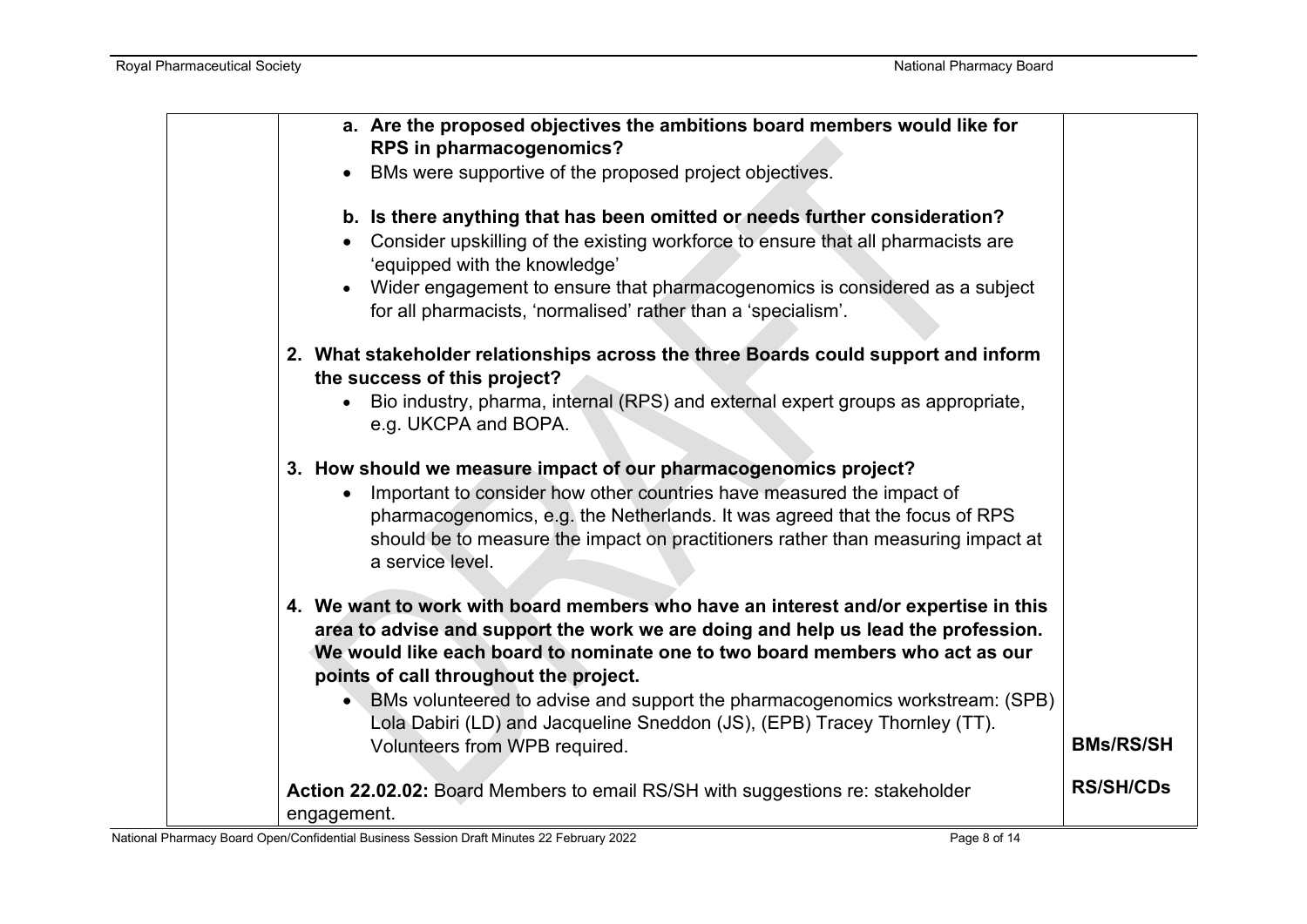|            | Action 22.02.03: Ravi to engage with the CDs and Board Chairs (especially representation<br>from the WPB) re: volunteers.                                                                                                                                                                                                                                               |  |
|------------|-------------------------------------------------------------------------------------------------------------------------------------------------------------------------------------------------------------------------------------------------------------------------------------------------------------------------------------------------------------------------|--|
| 22/02/07c. | Items for noting - Advancing Professional Practice (Paper: 22.02/NPB/07c)<br>Chair: SPB, Led by: Chair, SPB                                                                                                                                                                                                                                                             |  |
|            | The NPB members noted the following items and corresponding papers $22.02/NPB/07c$ (i $-$<br>vi).<br>con                                                                                                                                                                                                                                                                |  |
|            | Science & Research update<br>Ι.<br>ii.<br>Covid Response Team update<br>Independent prescribing<br>iii.                                                                                                                                                                                                                                                                 |  |
|            | <b>Education update</b><br>iv.<br>Policy<br>V.                                                                                                                                                                                                                                                                                                                          |  |
|            | Sustainability<br>vi.<br><b>Professional Belonging</b>                                                                                                                                                                                                                                                                                                                  |  |
| 22/02/08a. | Workforce (Paper: 22.02/NPB/08a)<br>Chair: EPB, Led by: Clare Morrison, Director for Scotland<br>CM introduced the item and NPB highlighted that it is important to interlink the vision and the<br>workforce as it is all linked to wellbeing.<br>Breakout rooms:                                                                                                      |  |
|            | <b>EPB key highlights</b>                                                                                                                                                                                                                                                                                                                                               |  |
|            | Focus on delivering the key workforce Wellbeing asks focussed on preventing cause of poor<br>wellbeing<br>o Protected Learning time needs to be resourced/funded<br>Protected rest breaks need to be resourced/funded<br>$\circ$<br>Clinical supervision/support needs to be better established and fundamental part of<br>$\circ$<br>improving culture and environment |  |
|            | Need for more support for training staff/skill mix/development opportunities to support<br>pharmacists' day job.                                                                                                                                                                                                                                                        |  |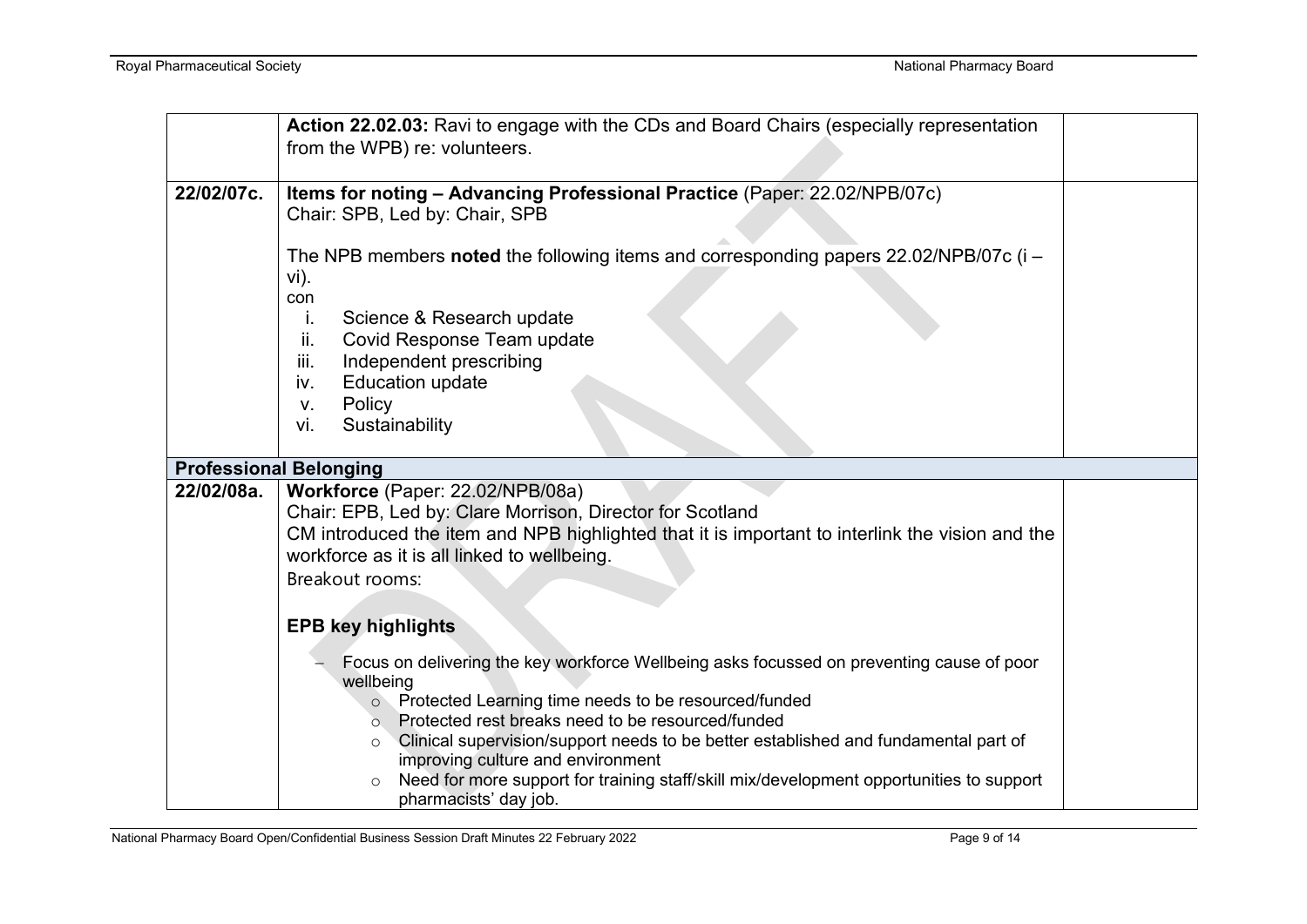| ○ Working with the GPhC on guidance on wellbeing and I&D would shift behaviours<br>Attracting pharmacists to the profession, retaining current workforce and preventing<br>$\circ$<br>pharmacists leaving the profession. Helping improving working environments and<br>wellbeing will hopefully make this better.                                                                                                                                                                                                                                                                  |  |
|-------------------------------------------------------------------------------------------------------------------------------------------------------------------------------------------------------------------------------------------------------------------------------------------------------------------------------------------------------------------------------------------------------------------------------------------------------------------------------------------------------------------------------------------------------------------------------------|--|
| There needs more investment in the pharmacy workforce to achieve visions and to help<br>advance professional practice.<br>o Development opportunities that are properly funded and tariffed (e.g. backfill, support<br>for supervision)<br>Development and training opportunities need to be accessible to all pharmacists<br>$\circ$<br>More done with NHS around clinical prioritisation to help manage workload - example<br>$\circ$<br>of community, general practice and hospital pharmacy being asked to do more on top<br>of everything else with limited capacity and team. |  |
| Needing to consider innovative and technology approaches to help support workload and use<br>the best skills of pharmacists.                                                                                                                                                                                                                                                                                                                                                                                                                                                        |  |
| RPS 2022 wellbeing survey should go into more detail around why people are leaving<br>different roles and the profession entirely. Need to gain more intelligence to shape our<br>advocacy work going forward. Noted that this has been done and 4 key areas that have come<br>up as part of the 2021 survey were: need for protected learning times, need for protected rest<br>breaks, lack of work/life balance and lack of support staff.                                                                                                                                       |  |
| <b>SPB key highlights</b>                                                                                                                                                                                                                                                                                                                                                                                                                                                                                                                                                           |  |
| Workforce needs to be considered in conjunction with the I & D and wellbeing<br>workstreams                                                                                                                                                                                                                                                                                                                                                                                                                                                                                         |  |
| Ensure protected learning time; work with governments and individuals to 'normalise'<br>being on a career framework -'mindset change required'                                                                                                                                                                                                                                                                                                                                                                                                                                      |  |
| Ensure protected breaks; educate the public to understand that pharmacists need to<br>$\qquad \qquad -$<br>take breaks: 'safety is the bottom line'                                                                                                                                                                                                                                                                                                                                                                                                                                 |  |
| Promote the clinical services aspect: 'combine with always being available but not';<br>encourage appointments. 'Need to win hearts and minds of the public                                                                                                                                                                                                                                                                                                                                                                                                                         |  |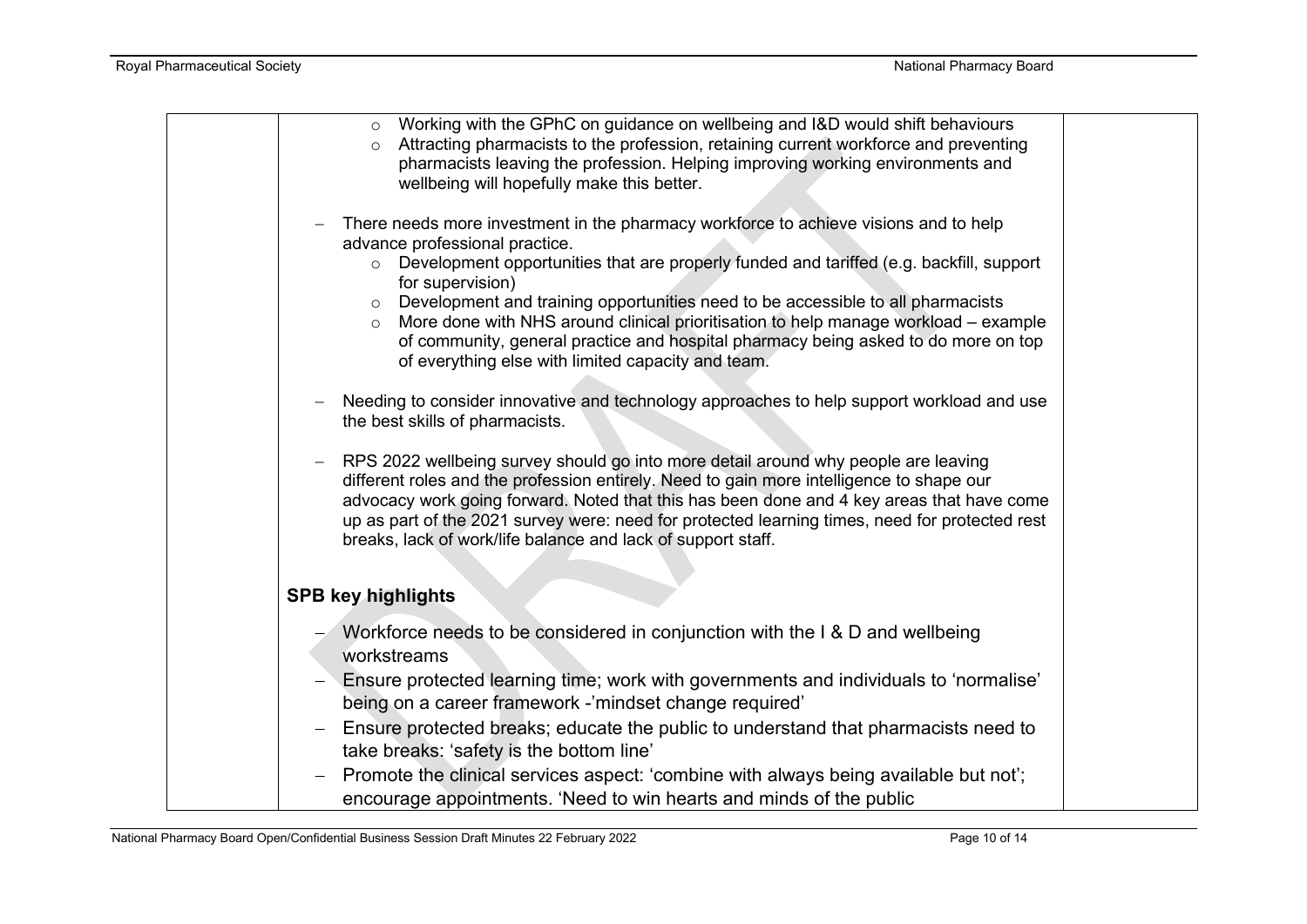| Need to analyse what is within the gift of a pharmacist and also, the barriers to be able<br>to understand what is possible |  |
|-----------------------------------------------------------------------------------------------------------------------------|--|
|                                                                                                                             |  |
| Engage with key stakeholders to ascertain how and what RPS can influence; work                                              |  |
| collaboratively to make change. CM noted that engagement was taking place on an                                             |  |
| ongoing basis with key stakeholders, not least of which is the Directors of Pharmacy                                        |  |
| Group (DoPs) and the DoPs' sub-groups                                                                                       |  |
| Monitor vacancies – potential to run a survey; need to understand what pharmacists                                          |  |
| are 'having to do' rather than 'contracted to do'                                                                           |  |
| Actions to improve capacity -<br>$-$                                                                                        |  |
| Better understanding within multi-disciplinary teams of what team members can do                                            |  |
| Look at the root cause of workforce issues, lobby government for change                                                     |  |
| Need to consider the 'sacred cows'; what can be given up in order to embrace the                                            |  |
| new, e.g. IP and pharmacogenomics                                                                                           |  |
| Ask the workforce what they think can be done to improve working conditions<br>$-$                                          |  |
| WPB key highlights                                                                                                          |  |
| RPS Wales is working with HEIW on urgent workforce issues and will be feeding in                                            |  |
| current issues and potential solutions based on the discussion at the board and ongoing                                     |  |
| dialogue with our wider membership                                                                                          |  |
| Consideration needs to be given across all sectors and the impact that shortages in                                         |  |
| workforce has on another sector                                                                                             |  |
| Wellbeing and pressure – time to work on some solutions not just calling for change but                                     |  |
| articulating what the change could be                                                                                       |  |
| Look at skill mix to include within the pharmacy team but also administrative support                                       |  |
| where needed, for example, those undertaking clinics in secondary care.                                                     |  |
| Discussion on the positive incentives within the new community contract for enhancing                                       |  |
| skill mix.                                                                                                                  |  |
| Job planning, system approach – bring consultants pharmacists together to help those                                        |  |
| understand what is expected of them through HEIW is very useful for our work                                                |  |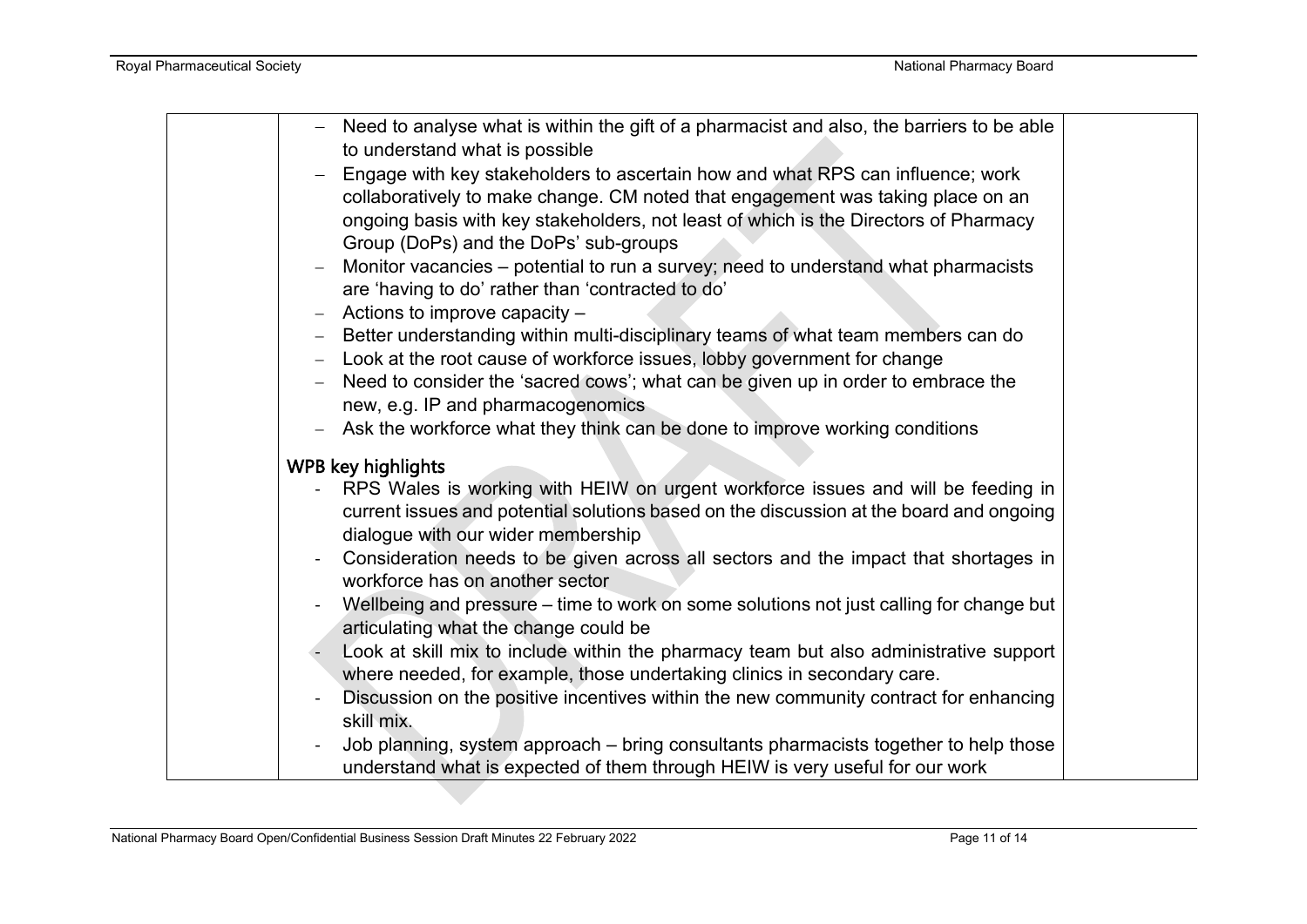|            | Interprofessional team working, prudent healthcare and protected time need more<br>discussion. Raise in minimum wage think more about our lower band keep them in<br>pharmacy – Enable by changing contracts<br>Action 22.02.04: Country Directors will summarise next steps and circulate to boards.                                                                                                   |  |
|------------|---------------------------------------------------------------------------------------------------------------------------------------------------------------------------------------------------------------------------------------------------------------------------------------------------------------------------------------------------------------------------------------------------------|--|
|            |                                                                                                                                                                                                                                                                                                                                                                                                         |  |
| 22/02/08b. | Items for noting - Professional Belonging (Papers: 22.02/NPB/08b (i) and (ii))<br>Chair: EPB, Led by: Chair, EPB                                                                                                                                                                                                                                                                                        |  |
|            | The NPB members noted the following items and corresponding papers 22.02/NPB/08b (i<br>and ii).                                                                                                                                                                                                                                                                                                         |  |
|            | Inclusion & Diversity – project update<br>j.<br>Workforce wellbeing<br>ii.                                                                                                                                                                                                                                                                                                                              |  |
|            | <b>Professional Engagement</b>                                                                                                                                                                                                                                                                                                                                                                          |  |
| 22/02/09a  | 2022 events programme and Annual Conference                                                                                                                                                                                                                                                                                                                                                             |  |
|            | Chair, WPB Led by: Hanna Jenvey, Events & Sponsorship Manager/Beth Ward, Head of<br>Education                                                                                                                                                                                                                                                                                                           |  |
|            | Looking back to 2021 - it was acknowledged that the pace was very fast and successful for<br>RPS. 166 digital events were hosted with over 15,000 attendees. There were 682 CPCS<br>events. One in five members attended events and the poll rates were high and positive for<br>holding more. The figures also revealed there was good recruitment and retention correlation<br>through digital events |  |
|            | Looking forward to 2022 - HJ advised that RPS live events will continue across organisation<br>along with the roll out of CPCS to over 800 students. Annual revision courses have been<br>improved to include new clinical experts and mock exam writers.                                                                                                                                               |  |
|            | HJ advised that face to face events will return and NPB noted that a blog was being issued<br>concerning the key dates and highlights of improvements. Hybrid events will go forward as a<br>mix for the Annual Conference and the SR summit to give people choice - working with                                                                                                                       |  |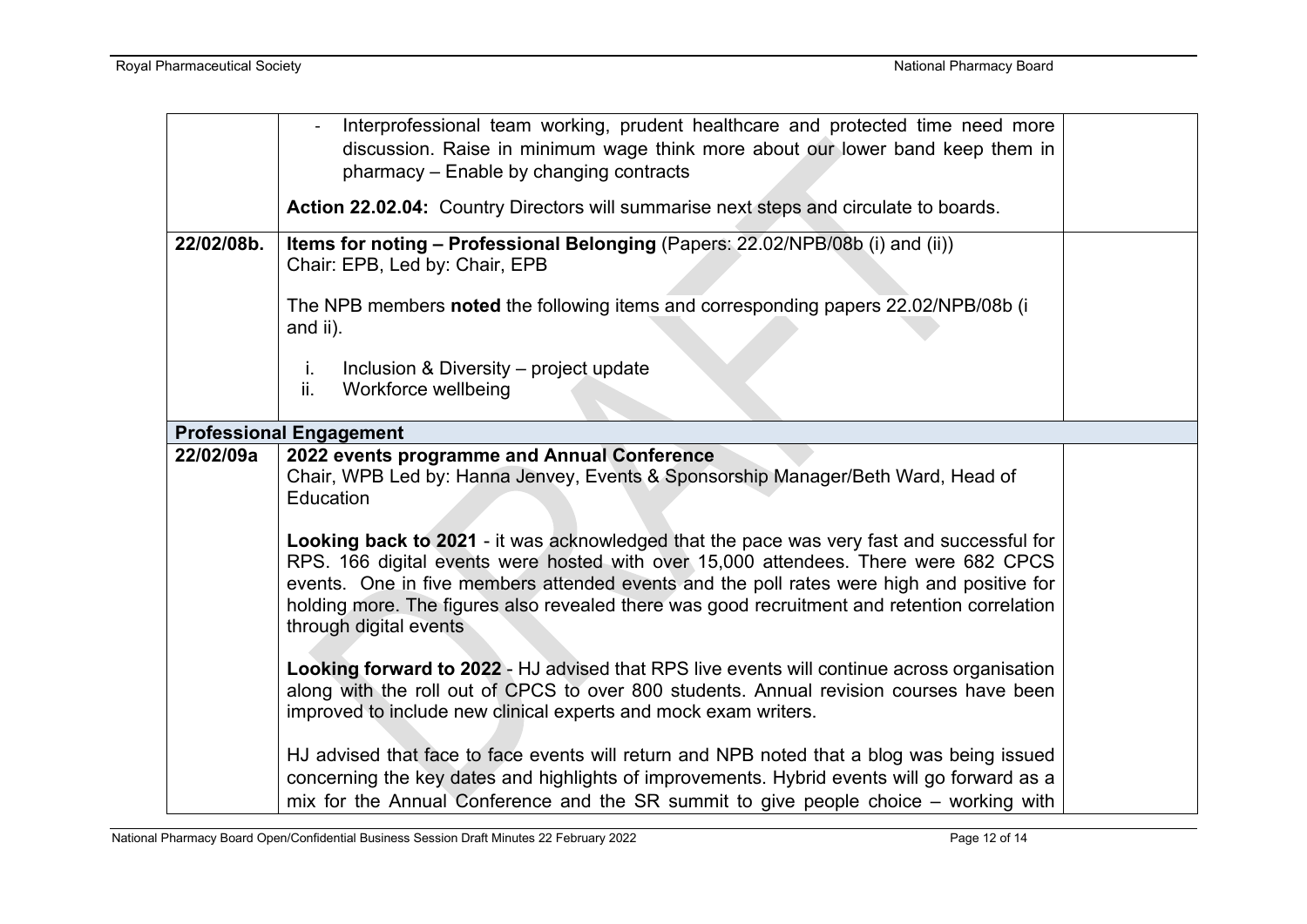|           | suppliers who value same values as RPS in terms of sustainability and safety measures -<br>covid etc                                                                                                                                    |  |
|-----------|-----------------------------------------------------------------------------------------------------------------------------------------------------------------------------------------------------------------------------------------|--|
|           | Annual Conference is confirmed as Friday 11 <sup>th</sup> November in London. BW is leading on<br>content delivery and theme for the conference is the" Future of Pharmacy"                                                             |  |
|           | A steering group will be established to agree the content. She advised the NPB that a written<br>update will be made available to the board monthly. She also asked if the board could assist<br>identifying sponsorship opportunities. |  |
|           | NPB asked how they could be involved and suggested that drop-in sessions could be<br>organised at lunch time and sharing pictures of board members and which board they are on.                                                         |  |
|           | Action 22.02.05: HJ to share the sponsorship packages                                                                                                                                                                                   |  |
| 22/02/09b | Items for noting - Professional Engagement (Papers: 22.02/NPB/09b (i) and (ii))<br>Chair: WPB Led by: Chair WPB                                                                                                                         |  |
|           | The NPB members noted the following items and corresponding papers 22.02/NPB/09b (i<br>and ii).                                                                                                                                         |  |
|           | 2022 NPB elections<br>İ.<br>ii.<br><b>Public affairs</b>                                                                                                                                                                                |  |
| 22/02/10  | Any other business<br>Chair: WPB Led by: Chair WPB                                                                                                                                                                                      |  |
|           | There was no other open business.                                                                                                                                                                                                       |  |

# **The meeting closed at: 11.45am**